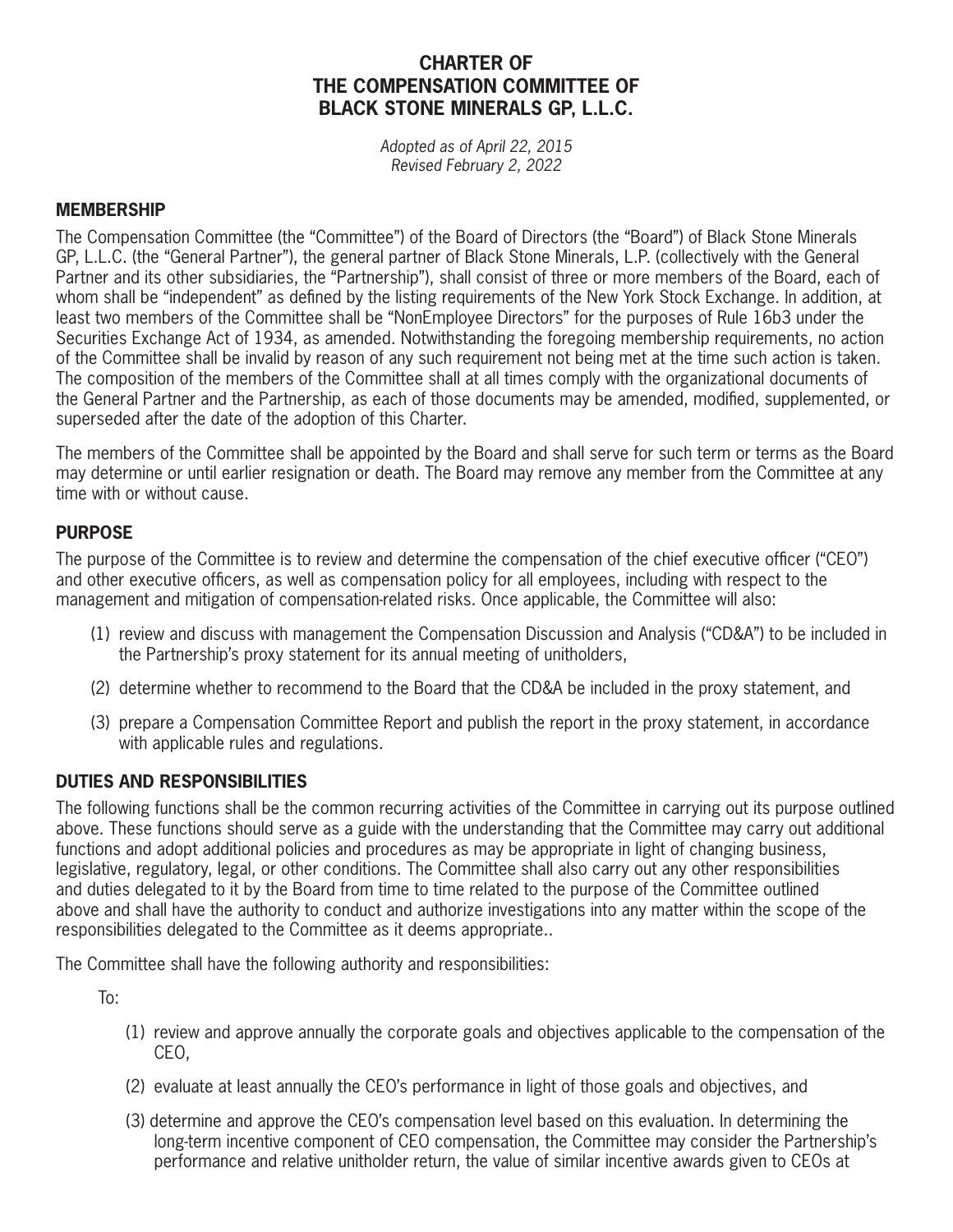comparable companies, and the awards given to the CEO in past years. The Committee may invite the CEO to meet with the Committee to discuss compensation, but the CEO shall not be present during any voting or deliberations by the Committee on the CEO's compensation.

To evaluate the performance of and review and approve the compensation of the other executive officers and any other member of management designated by the Board.

To review and approve any employment agreements and any severance arrangements or plans, including any benefits to be provided in connection with a change in control, for the CEO and other executive officers, which includes the ability to adopt, amend, and terminate such agreements, arrangements, or plans.

To review and approve incentive compensation plans, equity-based plans, or any restricted unit, option, or other similar cash or equity compensatory plan or agreement, which includes the ability to adopt, amend, and terminate such plans. The Committee shall also have the authority to administer any such plans, including designation of the employees to whom any awards are to be granted, the amount of the award or equity to be granted, and the terms and conditions applicable to each award or grant, subject to the provisions of each plan.

To review and approve all other employee benefit plans for the Partnership, which includes the ability to adopt, amend, and terminate such plans.

To review the Partnership's incentive compensation arrangements to determine whether they encourage excessive risk-taking, to review and discuss at least annually the relationship between risk management policies and practices and compensation, and to evaluate compensation policies and practices that could mitigate any such risk.

To review director compensation for service on the Board and Board committees at least once a year and to recommend any changes to the Board.

Once applicable, to review and discuss with management the CD&A to be included in the Partnership's proxy statement for its annual meeting of unitholders and, based on that review, determine whether to recommend to the Board that the CD&A be included in the proxy statement, in accordance with applicable rules and regulations.

Once applicable, to prepare a Compensation Committee Report as required by Item 407(e)(5) of Regulation S-K and publish the report in the proxy statement, in accordance with applicable rules and regulations.

Once applicable, to review and recommend to the Board how frequently the Partnership should permit unitholders to have an advisory vote on executive compensation ("say-on-pay").

Following each unitholder meeting at which a say-on-pay resolution is proposed for a unitholder advisory vote, to review the results of the advisory vote and, if the advisory vote shows a meaningful reduction in support or fails to improve from a prior reduction in support, consider whether to make any adjustments to the Partnership's executive compensation policies and practices.

#### **LIMITATION ON RESPONSIBILITIES**

The authority of the Committee has been delegated to it by the Board, and the Board retains full responsibility with respect to continuing oversight of the Committee and its actions. Accordingly, no member of the Committee shall have any special or greater liability than any other member of the Board as a result of his or her membership on the Committee.

#### **OUTSIDE ADVISORS**

The Committee shall have the authority, in its sole discretion, to retain and obtain the advice and assistance of a compensation consultant, independent legal counsel or such other advisors as it deems necessary to fulfill its duties and responsibilities under this Charter. The Committee shall be directly responsible for the appointment, compensation, and oversight of the work of any compensation consultant, independent legal counsel, or other advisor retained by the Committee. The Committee shall select a compensation consultant, independent legal counsel, or other advisor only after taking into consideration all factors relevant to that person's independence from